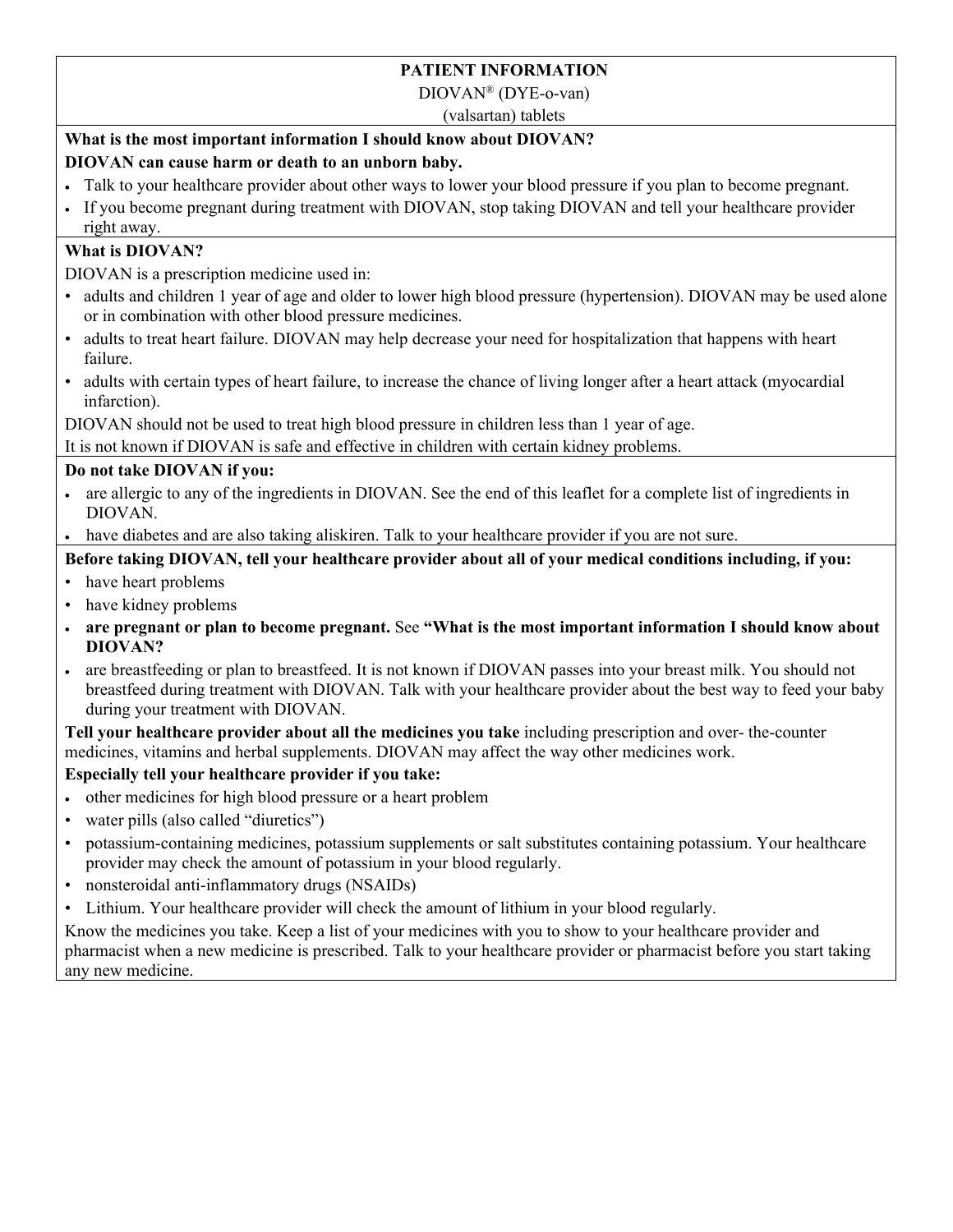### **How should I take DIOVAN?**

- Take DIOVAN exactly as prescribed by your healthcare provider.
- For treatment of high blood pressure, take DIOVAN 1 time each day
- **For children:** Your pharmacist will mix DIOVAN as a liquid suspension for your child, if:
	- o your child is 1 to 5 years of age, or
	- o your child is older than 5 years of age and cannot swallow tablets, or
	- o if tablets are not available in the prescribed strength needed for your child
- If your child switches between taking the tablet and the suspension, your healthcare provider will adjust the dose as needed.
	- o Shake the bottle of suspension well for at least 10 seconds before pouring the dose of medicine to give to your child.
- **For adults** with heart failure or who have had a heart attack, take DIOVAN 2 times each day. Your healthcare provider may start you on a low dose of DIOVAN and may increase the dose during your treatment.
- DIOVAN can be taken with or without food.
- If you miss a dose, take it as soon as you remember. If it is close to your next dose, do not take the missed dose. Take the next dose at your regular time.

If you take too much DIOVAN, call your healthcare provider, or go to the nearest hospital emergency room.

#### **What are the possible side effects of DIOVAN?**

- **DIOVAN can cause serious side effects, including: See "What is the most important information I should know about DIOVAN?"**
- **Low blood pressure (hypotension).** Low blood pressure can happen with DIOVAN, especially when you first start taking it and can cause you to feel lightheaded. Feeling lightheaded is most likely to happen if you:
	- o take water pills o are dehydrated (decreased body fluids) due to vomiting and diarrhea
	- o are on a low-salt diet o you sweat excessively
	- o get dialysis treatments o have heart problems
	- o do not drink enough liquids

Lie down, if you feel lightheaded, dizzy or faint. Call your healthcare provider right away.

- **Kidney problems.** Kidney problems may get worse in people that already have kidney disease or heart problems. Your doctor may do blood tests to check for this.
- **Increased potassium in your blood.** Some people may develop increased potassium in the blood during treatment with DIOVAN. Your doctor may do a blood test to check your potassium levels as needed.

#### **The most common side effects of DIOVAN when used to treat people with high blood pressure include:**

- headache
- dizziness
- flu symptoms
- tiredness
- stomach (abdominal) pain

**The most common side effects of DIOVAN when used to treat people with heart failure include:** 

- **•** dizziness
- low blood pressure
- diarrhea
- joint and back pain
- tiredness
- high blood potassium

#### **The most common side effects of DIOVAN when used to treat people after a heart attack that cause them to stop taking DIOVAN include:**

- low blood pressure
- cough
- high blood creatinine (decreased kidney function)